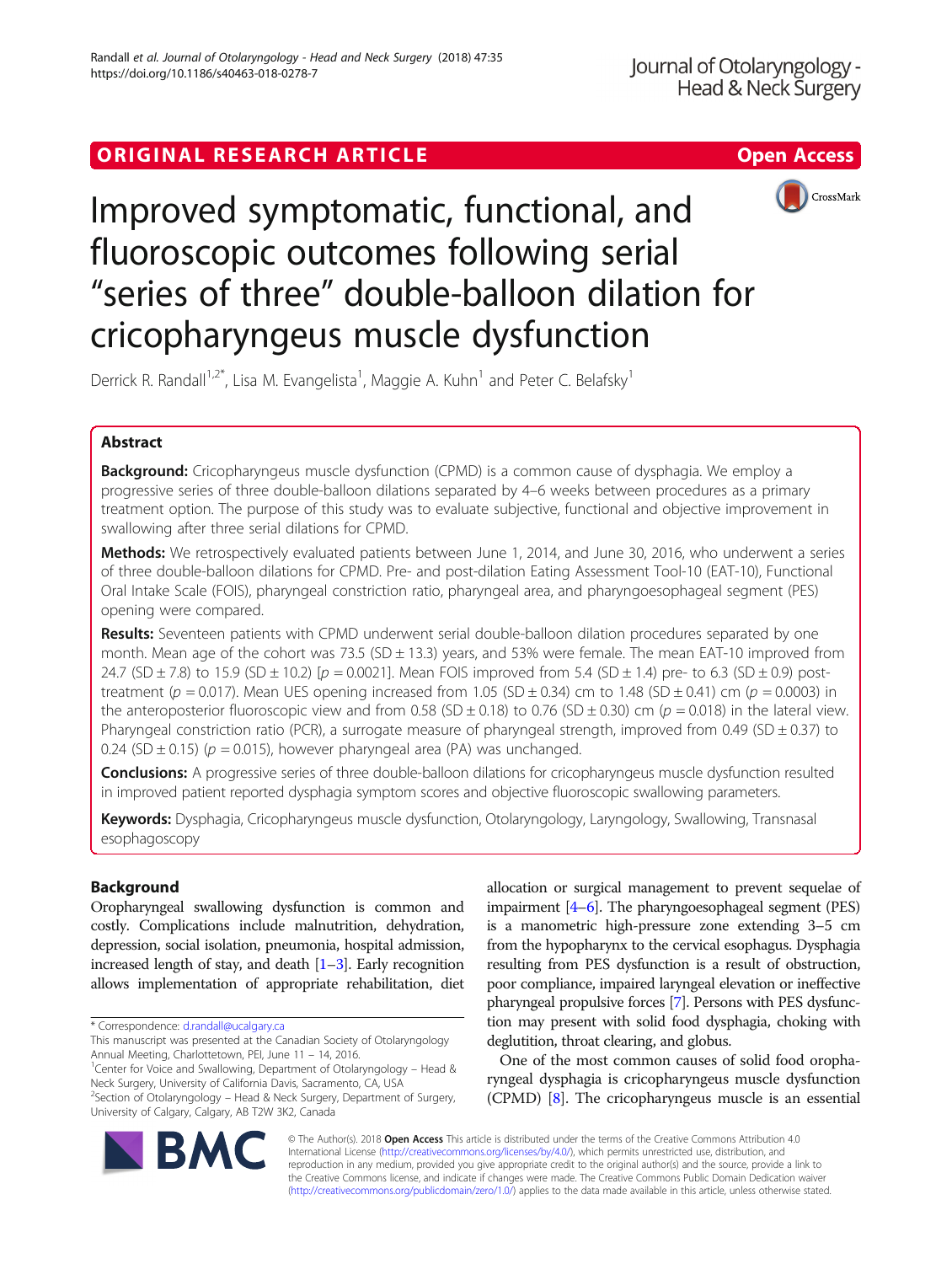component of the PES and is responsible for preventing the ingestion of air during respiration and reflux of esophageal contents into the pharynx. CPMD manifests as a spectrum of videofluoroscopic swallowing study (VFSS) findings ranging from non-obstructing bars found in up to 30% of the asymptomatic population to severely obstructing bars that limit oral intake to solids and liquids (Fig. 1) [[9\]](#page-6-0). Pharyngeal constriction against an obstructed PES can lead to the development of a dilated, weak pharynx and Zenker's diverticulum [\[10,](#page-6-0) [11\]](#page-6-0). Treatment options include diet modification, botulinum toxin injection, dilation and endoscopic or open myotomy [[7\]](#page-6-0). A variety of procedural interventions have been demonstrated to improve both symptoms and radiographic evidence of CPMD [[7,](#page-6-0) [12](#page-6-0), [13](#page-6-0)]. The optimal treatment requires an individualized strategy that takes into account disease severity, patient comorbidities and functional status, prognosis and required duration of effect.

A recent systematic review of dilation for CPMD found a variable response rate, ranging from 64 to 100% [[12](#page-6-0)]. The variability in treatment efficacy may be related to dilator size, number of procedures, and the underlying disease process [\[14](#page-6-0)–[17](#page-6-0)]. Furthermore, measures of swallowing function can be assessed by one of the numerous dysphagia symptom indices, if at all, or objective outcomes from fluoroscopic investigations. In our center, we use a series

of progressively enlarging balloon dilations, utilizing two balloons simultaneously to achieve a greater dilation profile and better approximate the natural, kidney shape of the PES [\[18,](#page-6-0) [19\]](#page-6-0). Patients are asked to complete Eating Assessment Tool (EAT-10) and Functional Oral Intake Scale (FOIS) instruments at all patient encounters in order to measure their progress and assess the severity of their symptoms. The EAT-10 has been validated for impact on quality of life due to dysphagia for several different etiologies, while the FOIS evaluates the degree of oral diet capacity by considering variety of consistencies a patient can manage and the amount of enteral tube feeding required [[20](#page-6-0), [21](#page-6-0)]. The purpose of this investigation was to determine the short term subjective and objective outcomes of serial PES double-balloon dilation for CPMD.

## **Methods**

## Patient population and outcome measures

This investigation was approved by the University of California, Davis Institutional Review Board (protocol #905351–1). All patients with complete data who underwent a series of three progressively increased balloon dilations for CPMD between June 1, 2014, and June 30, 2016 were included. The diagnosis of CPMD was made on VFSS. Patients who had undergone intervention for CPMD prior to the VFSS and those with either Zenker

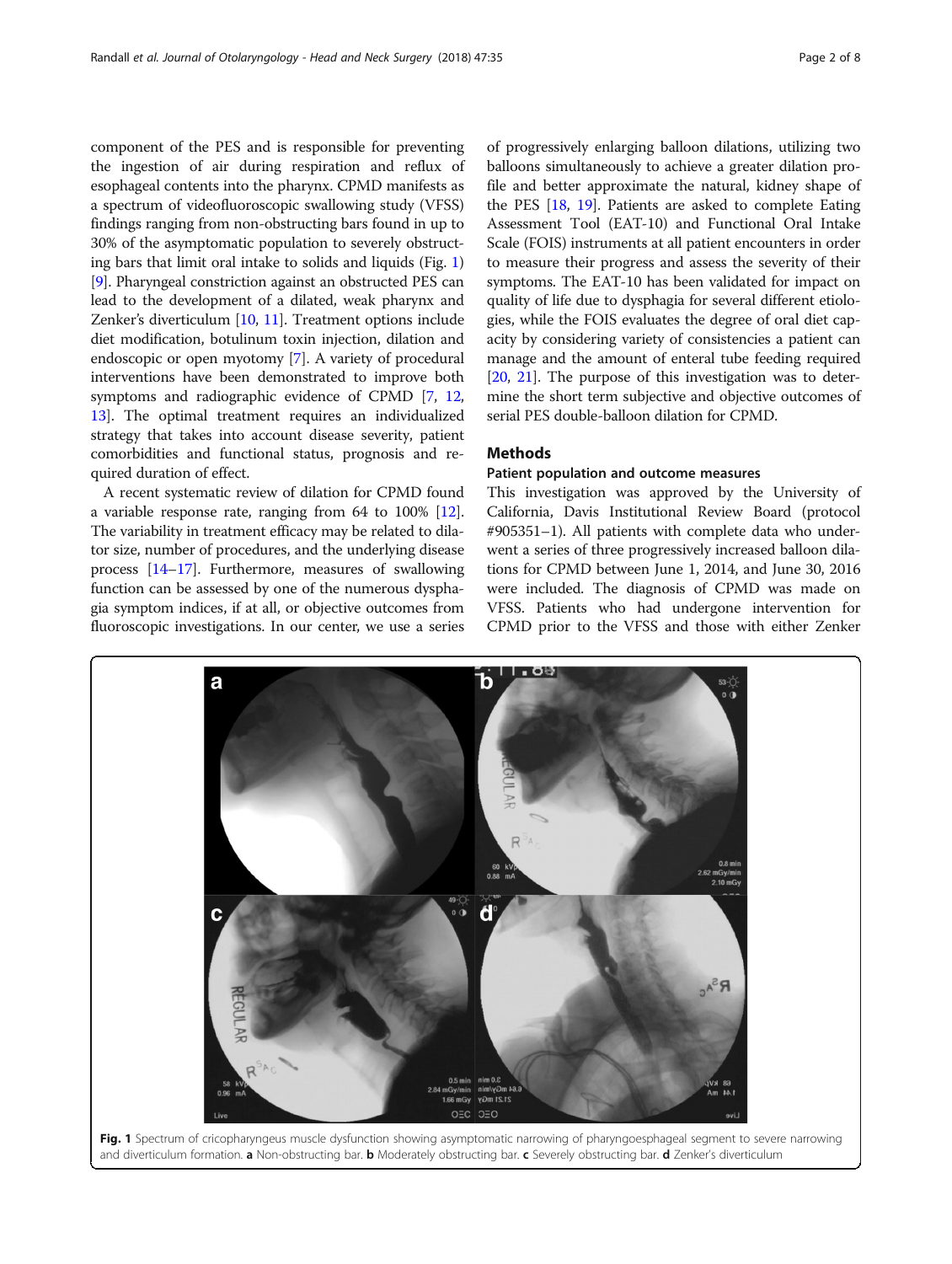diverticulum or prior radiation therapy of the head and neck were excluded. Pre- and post-dilation validated EAT-10, FOIS, PES opening (cm) in the anteroposterior (PESAP) and lateral (PESL) fluoroscopic view (Fig. 2), pharyngeal constriction ratio (PCR), and pharyngeal area (PA) were retrospectively collected.

## Videofluoroscopic analysis

Fluoroscopic studies were performed according to our center's standard protocol [\[22](#page-6-0), [23](#page-6-0)]. Each subject was administered a bolus of liquid barium (EZ-PAQUE barium sulfate suspension,  $60\%$  w/v;  $41\%$  w/w, E-Z-EM, Inc., Westbury, NY) in the following order: 1, 3, and 20 mL. Each subject was also given a  $3$ -cm<sup>3</sup> bolus of barium paste (EZpaste, E-Z-Em, Inc). Patients undergoing esophagram did not receive a 3 mL bolus of liquid or paste barium but did additionally receive a 13 mm barium tablet and large volume (> 60 mL) liquid barium trial via straw drinking. The fluoroscopic studies were recorded digitally with Olympus Image Stream Medical nStream G3 HD/SD Video Recording (Image Stream Medical, Littleton, MA) and were played back with WinDVD7 for Windows (Intervideo, Corel Corp., Ottawa, Canada).

Objective fluoroscopic displacement measures were obtained according to established protocols [\[9](#page-6-0), [24](#page-6-0)–[26](#page-6-0)]. In brief, pharyngeal area is measured in the lateral view on the 1 mL liquid barium 'hold' position. The posterior landmark starts superiorly at the posterior pharyngeal wall anterior to the tubercle of the atlas and follows inferiorly to the floor of the hypopharynx. The anterior boundary is traced from the posterior arytenoids to the surface of the arytenoid cartilages, proceeds to the laryngeal surface of the epiglottis, curves into the valleculae,

then follows along the base of tongue. The anterior/superior landmark ends at the velum. All measures requiring lateral views utilize these landmarks. PCR is the ratio of PA at maximal compression divided by the PA at rest and is a validated measure of pharyngeal contractility. An elevated PCR suggests diminished pharyngeal strength [\[23](#page-6-0)]. Standardized measures of the PESL and PESAP were obtained during the trial of 20 mL liquid barium bolus. Anteroposterior (AP) measures for the UES opening are obtained in the AP view with the same superior and inferior landmarks; lateral boundaries are defined as the maximal distention.

### Surgical technique

All dilation procedures were performed under monitored anesthesia care with sedation administered per anesthesiologist preference. Typical sedation is achieved with a combination of midazolam and fentanyl. Our technique of dilation begins with the administration of a combination xylocaine (4%) and neosynephrine (0.25%) nasal spray administered 2–3 min prior to the procedure. Flexible esophagoscopy is performed through the more patent naris (Pentax VE-1530 transnasal esophagoscope, Pentax Precision Medical Company, KayPentax, Lincoln Park, NJ, USA). A diagnostic esophagoscopy is performed and a guidewire(s) from a Hercules<sup>®</sup> 3 Stage Wire Guided Balloon (Cook Medical, Bloomington, IN) is inserted through the side channel of the endoscope. The esophagoscope is then removed over the guidewire(s), replaced through the contralateral naris, and positioned in the hypopharynx to visualize the postcricoid region. The dilation balloon(s) are then advanced over the guidewire(s). Our protocol involves sequential

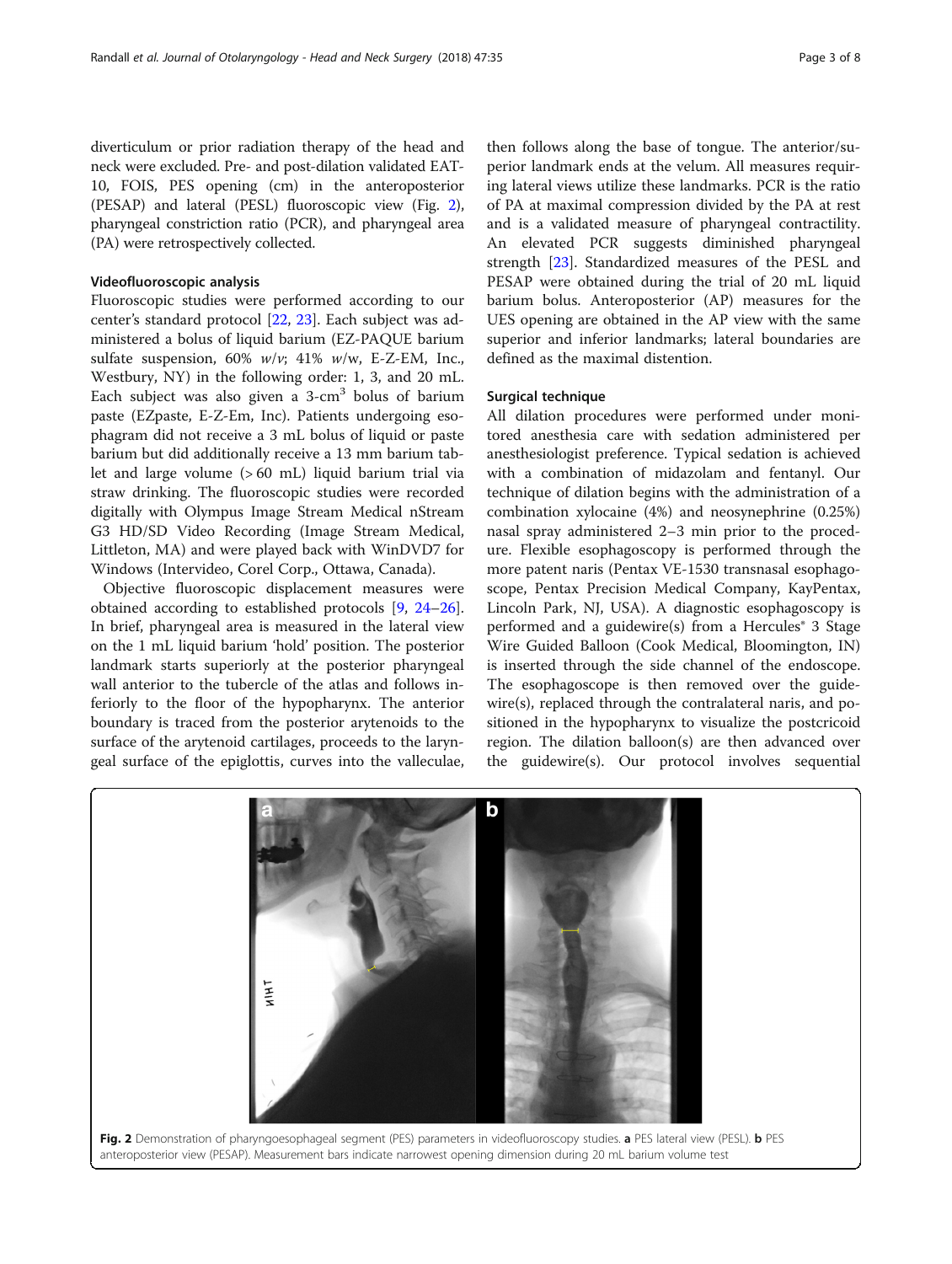<span id="page-3-0"></span>dilation personalized for each patient but typically begins with one 18–20 mm balloon in the first procedure, followed by two 13–15 mm balloons in the second dilation and two 15–18 mm balloons for the third dilation (Fig. 3). Balloons were sequentially inflated through each diameter and then held at final dilation for 60 s. After deflation and removal, the PES was examined for signs of injury to the mucosa. The mucosa is examined at every stage of dilation and the procedure is terminated if any blood is seen on the balloon or evidence of mucosal laceration is visualized. The interval between dilations was 4–8 weeks, dependent on patient and OR availability, in accordance with use in prior studies [\[27](#page-6-0), [28\]](#page-6-0).

#### Statistical analysis

Statistical analysis was carried out using Stata 12.0 (StataCorp, College Way, TX), with descriptive statistics determined for baseline and demographic data. Comparison between pre- and post-dilation outcomes was performed using paired t-tests for continuous variables and Wilcoxon matched pairs–signed rank test for ordinal data. A Bonferroni correction was utilized to adjust for multiple comparisons.

## Results

Seventeen patients with CPMD who underwent three serial balloon dilations with complete pre- and posttreatment fluoroscopy data were enrolled. The mean age of the cohort was 73 (SD  $\pm$  11.5) years, 59% female. Fifty-one dilations were done in total. The mean duration between pre- and post-treatment VFSS was 206  $(SD \pm 83)$  days and the mean time between final dilation and post-treatment fluoroscopy was  $37$  (SD  $\pm$  33) days. Median balloon dilator diameters for the first, second, and third stages of the "series of three" dilations were  $20$  mm,  $15 + 15$  mm, and  $18 + 18$  mm, respectively, situated in the PES as shown in Fig. 3.

Changes in symptom and functional scores are displayed in Table [1.](#page-4-0) The mean EAT-10 improved from 24. 7 (SD ± 7.8) pre- to 15.9 (SD ± 10.2) post-treatment  $(p = 0.0021)$ . The mean FOIS improved from a mean of 5.4 (SD  $\pm$  1.4) pre- to 6.3 (SD  $\pm$  0.9) post-treatment (*p* = 0.017). In our series, individual patient EAT-10 and FOIS scores either improved or were unchanged in 14/17 patients (82%) following the third dilation, compared to pre-treatment values.

Changes in radiographic outcome are displayed in Table [2.](#page-4-0) PESAP increased from 1.05 cm (SD  $\pm$  0.34 cm) to 1.48 cm (SD  $\pm$  0.41 cm) ( $p = 0.0003$ ). PESL increased from 0.58 cm (SD  $\pm$  1.8 cm) to 0.76 cm (SD  $\pm$  0.30 cm) ( $p = 0$ . 018). These values represent increases in PES opening width and anteroposterior space of 41 and 31%, respectively (Fig. [4\)](#page-5-0). Among patients with severely obstructed CPMD (PESL opening less than 0.5 cm,  $n = 7$ ) the anteroposterior opening increased by 72% from 0.39 cm (SD  $\pm$  0. 07 cm) to 0.67 cm (SD  $\pm$  0.27 cm) ( $p = 0.047$ ). Patients who underwent serial balloon dilation also showed improvement in PCR from 0.49 (SD  $\pm$  0.37) to 0.23 (SD  $\pm$  0. 15) ( $p = 0.015$ ), indicating improved ability to constrict the pharynx and propel a food bolus through the PES. Despite improved constriction, PA showed no difference between pre- and post-treatment values ( $p = 0.91$ ). There were no perforations of the upper esophagus or PES identified in this study cohort, and no patients developed delayed infections in the neck.

To evaluate the durability of our treatment approach, we reviewed patient records to determine whether members of our cohort underwent additional treatments. We identified ten patients (59%) who underwent additional upper esophageal procedures, nine of whom had repeat dilations and one who opted for a cricopharyngeus myotomy. The mean duration of time between the third dilation and a repeat procedure was 416 days (SD  $\pm$  246, range = 124–849 days). Five patients who underwent subsequent treatments also had fluoroscopic studies repeated, however there were no statistically significant differences between the measures obtained after the third dilation and the later dilation. Similarly, there were

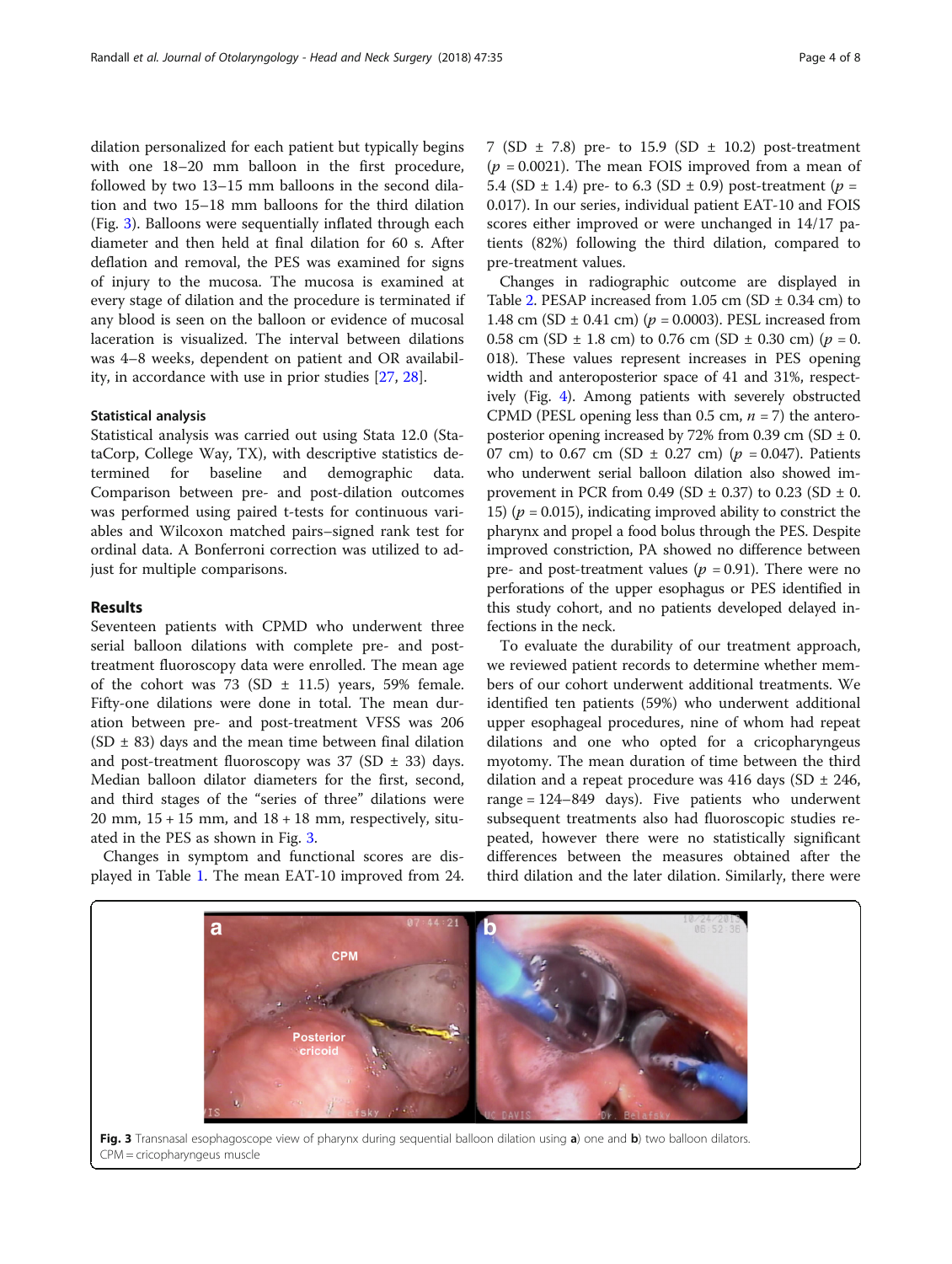<span id="page-4-0"></span>Table 1 Pre-and post-treatment symptom scale and functional outcome measures

| Parameter     |    | Pre-treatment<br>$(+/- SD)$ | Post-treatment<br>$(+/- SD)$ | p value   |
|---------------|----|-----------------------------|------------------------------|-----------|
| <b>FAT-10</b> | 17 | 24.7 (7.8)                  | 15.9 (10.2)                  | $0.0021*$ |
| <b>FOIS</b>   | 17 | 5.4(1.5)                    | 6.3(0.9)                     | $0.017**$ |

EAT-10 eating assessment tool, FOIS functional oral intake scale \*Paired t-test

\*\*Wilcoxon matched pairs–signed rank test

no differences between EAT-10 or FOIS scores  $(n = 9)$ following additional treatments.

## **Discussion**

In this study, we investigated the effect of serial PES dilation for CPMD and report improved patient-reported symptoms, functional, and fluoroscopic short-term outcomes. We observed marked improvements in PES opening and EAT-10 scores, confirming existing data that PES dilation is an effective method to address CPMD [[12](#page-6-0)]. Though symptom scores do not return to normal after intervention, they suggest significant improvement, which is compatible with measured fluoroscopic outcomes.

Our study provides several interesting findings related to the efficacy of serial double-balloon dilation to a size larger than what can be achieved with a single balloon. As expected, both PESAP and PESL opening increase in these patients but the increase is more pronounced in the anterior posterior projection (PESAP). The fluoroscopic finding of a hypertrophic cricopharyngeus muscle used to diagnose CPMD is typically identified on the lateral VFSS projection. We did not expect the greatest therapeutic benefit to be appreciated in the anteriorposterior fluoroscopic view (PESAP). Previous fluoroscopic data report improvement in the lateral fluoroscopic view only (PESL) [\[10,](#page-6-0) [16](#page-6-0)]. Fig. [3](#page-3-0) illustrates that the increased dilation obtained by using two balloons occurs in a vector that should increase the lateral dimension of the PES, a consequence that would result in improved opening on the AP VFSS. This degree of lateral expansion cannot be effectively achieved with a single, circular balloon or bougie.

Table 2 Pre-and post-treatment VFSS outcome measures. All tests performed with paired t-tests

| Parameter                                         | n  | Pre-treatment<br>$(+/- SD)$ | Post-treatment<br>$(+/- SD)$ | p value |
|---------------------------------------------------|----|-----------------------------|------------------------------|---------|
| PESAP opening (cm)                                | 15 | 1.05(0.34)                  | 1.48(0.41)                   | 0.0003  |
| PESL opening (cm)                                 | 17 | 0.58(0.18)                  | 0.76(0.30)                   | 0.018   |
| Pharyngeal<br>constriction ratio                  | 13 | 0.49(0.37)                  | 0.24(0.15)                   | 0.015   |
| Pharyngeal area (cm <sup>2</sup> ) 12 9.45 (3.62) |    |                             | 9.52 (3.96)                  | 0.91    |

PESAP upper esophageal sphincter in anterior-posterior view, PESL upper esophageal opening in lateral view

Anectodal experience and case reports indicate reflux symptoms can worsen following cricopharyngeus myotomy in select populations [\[29](#page-6-0)–[31](#page-7-0)], leading some authors to consider reflux or ineffective esophageal motility a contraindication [[32\]](#page-7-0). However, manometric studies of PES pressures before and after cricopharyngeus muscle myotomy demonstrate reduction of resting pressure to normal values with no increase in pharyngeal acid regurgitation [\[33](#page-7-0)–[35](#page-7-0)]. The cricopharyngeus muscle is not ablated or resected with dilation, and it has been reported that single balloon dilation reduces the size of an obstructing cricopharyngeus muscle less than myotomy [\[10](#page-6-0)]. We observed persistent fluoroscopic indentation of the PES in most patients post serial dilations. This suggests that serial dilation may cause less diminution to the protective function of the PES than myotomy.

Another interesting observation was the disparate change in PCR and PA following serial PES dilation. While pharyngeal contraction improved (PCR), the pharynx remained dilated (PA). These data are consistent with other reports after both dilation and myotomy [\[10](#page-6-0)], which suggests that some of the pharyngeal dilation caused by prolonged PES obstruction may be permanent. A dilated pharynx is associated with decreased pharyngeal contractility and resting tone and is a major risk factor for aspiration. The finding that some of the pharyngeal insult caused by the CPMD is permanent may support earlier intervention before end stage pharyngeal dilation occurs. This is similar to findings in esophageal achalasia, which support LES intervention before the development of an atonic, dilated, sigmoid esophagus [\[36,](#page-7-0) [37\]](#page-7-0).

This investigation is not without limitations. Definitive conclusions cannot be drawn from this retrospective case series. As with all musculotendinous injuries, return to function and rehabilitation is generally measured in months rather than days or weeks  $[38]$ , which exceeds the mean duration between the final dilation and fluoroscopic assessment of 37 days. Thus, it is possible that the maximum amount of improvement was not captured. In addition, we were not able to determine improvements between dilation procedures, so it is not known at what point patients experienced the greatest improvement. Our clinical experience suggests that a series of three double-balloon dilations with a gradual increase in balloon diameter provides the safest most effective treatment strategy. Previous investigation has reported lateral fluoroscopic PES opening improvement to 0.62 cm after single balloon dilation and 0.82 cm after myotomy [[10\]](#page-6-0). While the improvement to 0.76 cm reported in this investigation suggests that a series of three sequential dilations provides improved outcomes over a traditional single balloon procedure, a randomized prospective comparison is required before definitive improvement can be confirmed. This may prove difficult, as dilation is often reserved for elderly persons with significant medical comorbidity and myotomy recommended for younger, healthier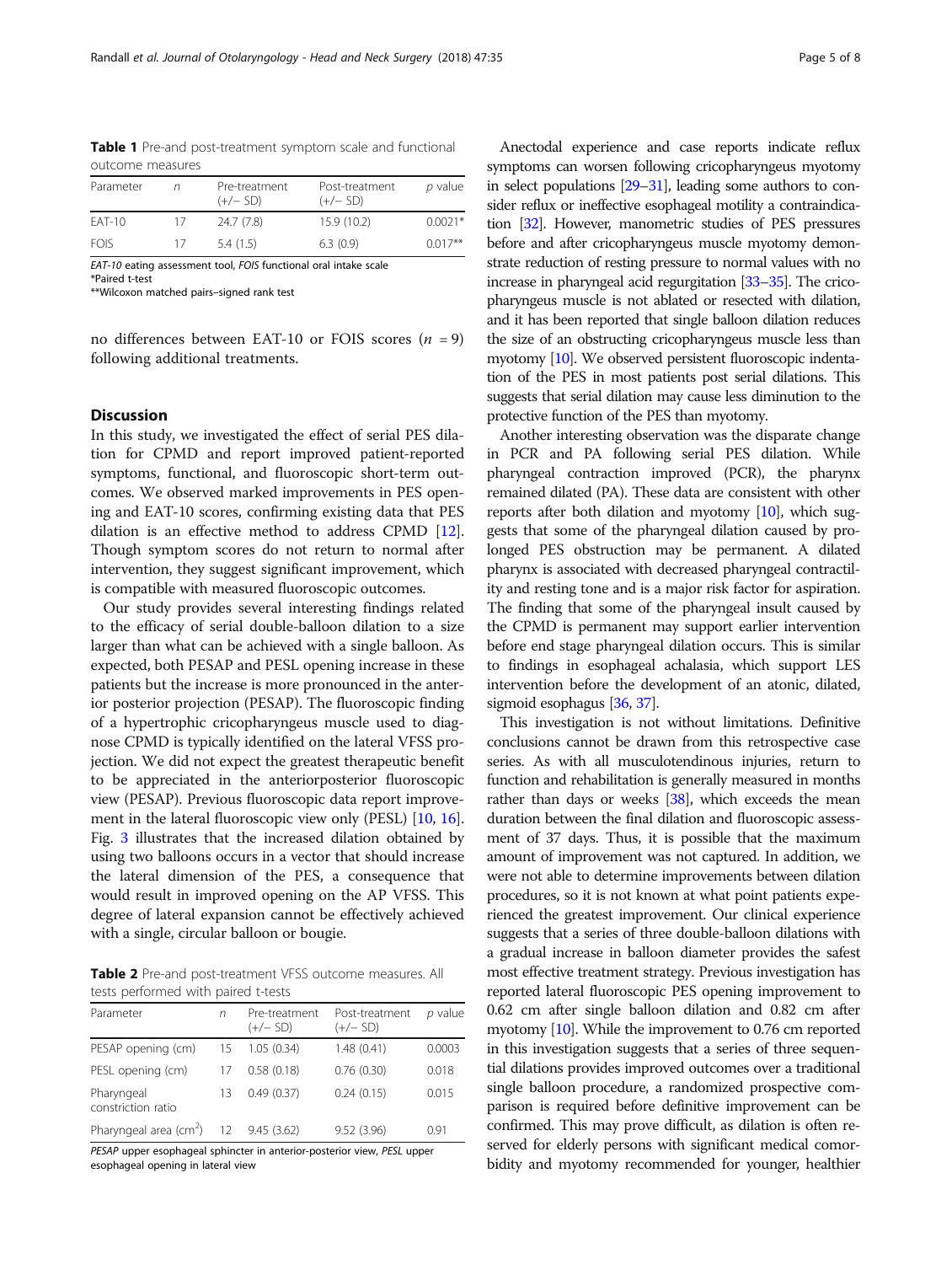<span id="page-5-0"></span>

individuals. This study was limited to persons with complete survey (EAT-10) and fluoroscopic data after three procedures. Individuals who experienced significant improvement after one or two dilations were excluded, as were individuals who were lost to follow-up or declined a postoperative fluoroscopic swallow study. The influence of this follow-up bias has an uncertain effect on the improvement reported in this investigation.

This investigation was designed to determine the shortterm symptomatic and objective outcomes of a series of three PES dilations. Previous investigations suggest there is inadequate long-term response following dilation to 20 mm, particularly among persons with CPMD secondary to neurodegenerative disease such as oculopharyngeal muscular dystrophy [\[7,](#page-6-0) [39\]](#page-7-0). Ideally serial dilation would provide longer duration of benefit. We do not have patients routinely return for reassessment unless their symptoms recur, but our clinical experience with this technique suggests some patients develop symptomatic recurrence with less severe degree of cricopharyngeus muscle obstruction that responds to a single repeat treatment. We reviewed our cohort and found there was a subset of patients who returned for additional treatments. In this relatively small series, 59% of patients needed treatment again at a later date, on average 416 days after the third dilation. This is congruent with reported rates and timing of recurrence of swallowing dysfunction following dilation of the cricopharyngeus, but the heterogeneity of the data included in these studies makes direct comparison of any individual techniques difficult [[7](#page-6-0), [12,](#page-6-0) [39](#page-7-0)]. Indeed, recurrence and durability are important considerations in the management of CPMD and appropriate patient counseling, so rigorous future prospective investigation to properly address this question are needed. Defining recurrence based on either symptoms or objective data is challenging and

varies between patients, so our study advances understanding in what outcomes can be expected.

Though serial double-balloon dilation is performed at numerous centers, there is little literature on its safety. The key complication or side effect of concern in these procedures is upper esophageal perforation. During the study period we did not have any perforations of the upper aerodigestive tract. Presumably the risk of perforation is increased with greater dilation diameter. Mucosal lacerations occurred in some instances, but this was not discretely recorded and could not be measured. In our experience, a simple mucosal laceration did not lead to any instances of deep neck space infections or other complications. Although we believe progressive dilation over three serial encounters with appropriate recovery intervals reduces the likelihood of this complication, further investigation is required to confirm this assertion. Optimal interval between dilations is debatable, with repeat dilations for benign mucosal strictures of the esophagus often done in weekly intervals, but we believe CPMD treatment allows longer intervals between treatments without losing efficacy, given the apparent average duration of effect [[12](#page-6-0), [27](#page-6-0), [28](#page-6-0), [40](#page-7-0)]. Even with the inherent limitations of this retrospective case series, the data suggest that a "series of three" dilation approach is a safe and effective treatment of cricopharyngeus muscle dysfunction and support the need for further study.

## Conclusion

Our data suggest a "series of three" serial balloon dilation is a safe and effective treatment for CPMD. The treatment results in a significant improvement in symptomatic dysphagia (EAT-10), functional oral intake (FOIS), and objective fluoroscopic parameters. Further investigation is required to evaluate the durability and compare outcomes of this approach to traditional techniques of single balloon PES dilation.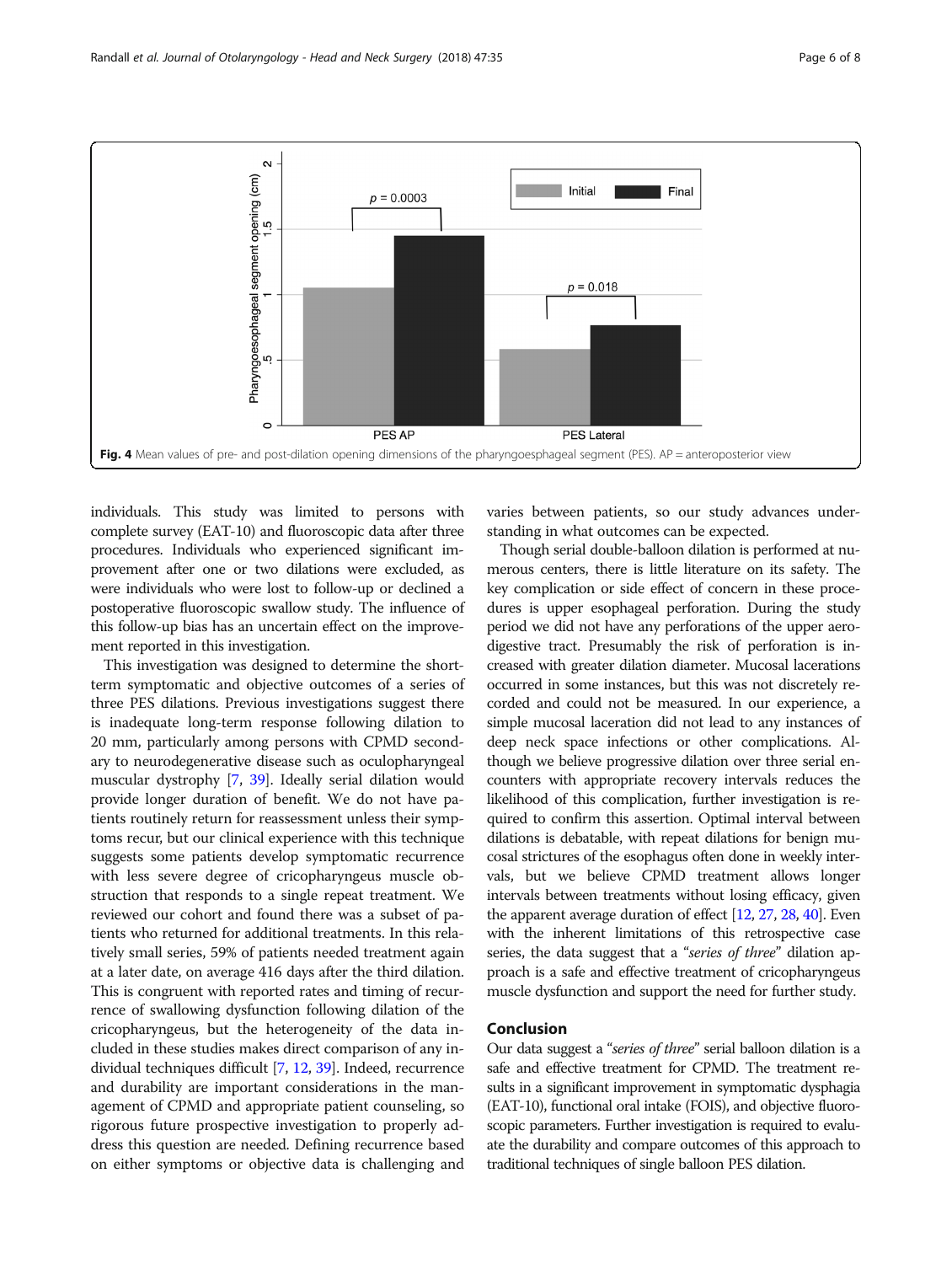## <span id="page-6-0"></span>Abbreviations

CPMD: Cricopharyngeus muscle dysfunction; EAT-10: Eating Assessment Tool-10; FOIS: Functional Oral Intake Scale; PA: Pharyngeal area; PCR: Pharyngeal constriction ratio; PES: Pharyngoesophageal segment; PESAP: Pharyngoesophageal segment anteroposterior view; PESL: Pharyngoesophageal segment lateral view; SD: Standard deviation; VFSS: Videofluoroscopic swallowing study

#### Acknowledgments

The authors thank Sharon Clifford, Radiation Technologist, for image acquisition; Erik Steele, Anne Amador, Michelle Payne, Speech Language Pathologists, for fluoroscopy data collection analysis; Shannon Whitney, Barb Taylor, Mary Margaret Henson, Parul Puri, Registered Nurses, for data collection and operating room nursing; and Rebecca Anson, Surgical Scrub Technician, for operating room assistance.

#### Availability of data and materials

The datasets used and/or analysed during the current study are available from the corresponding author on reasonable request.

#### Authors' contributions

DRR developed study concept and protocol, obtained clinical data, analyzed and interpreted patient data, and was a major contributor in writing the manuscript. LME provided study design details, interpreted patient data, and performed fluoroscopic swallowing studies. MAK obtained clinical data, and was a major contributor in writing the manuscript. PCB obtained clinical data, analyzed and interpreted patient data, and was a major contributor in writing the manuscript. All authors read and approved the final manuscript.

#### Ethics approval and consent to participate

This investigation was approved by the University of California, Davis Institutional Review Board (protocol #905351–1).

#### Competing interests

The authors declare that they have no competing interests.

## Publisher's Note

Springer Nature remains neutral with regard to jurisdictional claims in published maps and institutional affiliations.

## Received: 13 November 2017 Accepted: 29 April 2018 Published online: 15 May 2018

#### References

- 1. McHorney CA, Robbins J, Lomax K, Rosenbek JC, Chignell K, Kramer AE, et al. The SWAL-QOL and SWAL-CARE outcomes tool for oropharyngeal dysphagia in adults: III. Documentation of Reliability and Validity Dysphagia. 2002;17:97–114. [https://doi.org/10.1007/s00455-001-0109-1.](https://doi.org/10.1007/s00455-001-0109-1)
- 2. Guyomard V, Fulcher RA, Redmayne O, Metcalf AK, Potter JF, Myint PK. Effect of dysphasia and dysphagia on inpatient mortality and hospital length of stay: a database study. J Am Geriatr Soc. 2009;57:2101–6. [https://](https://doi.org/10.1111/j.1532-5415.2009.02526.x) [doi.org/10.1111/j.1532-5415.2009.02526.x.](https://doi.org/10.1111/j.1532-5415.2009.02526.x)
- 3. Altman KW, Yu G-P, Schaefer SD. Consequence of dysphagia in the hospitalized patient. Arch Otolaryngol Neck Surg. 2010;136:784. [https://doi.](https://doi.org/10.1001/archoto.2010.129) [org/10.1001/archoto.2010.129](https://doi.org/10.1001/archoto.2010.129).
- Perry L, Love CP. Screening for dysphagia and aspiration in acute stroke: a systematic review. Dysphagia. 2001;16:7–18. [https://doi.org/10.1007/](https://doi.org/10.1007/PL00021290) [PL00021290.](https://doi.org/10.1007/PL00021290)
- 5. White GN, O'Rourke F, Ong BS, Cordato DJ, Chan DKY. Dysphagia: causes, assessment, treatment, and management. Geriatrics 2008;63:15–20. [http://](http://www.ncbi.nlm.nih.gov/pubmed/18447407) [www.ncbi.nlm.nih.gov/pubmed/18447407.](http://www.ncbi.nlm.nih.gov/pubmed/18447407) Accessed 25 May 2017.
- 6. Altman K. Dysphagia evaluation and care in the hospital setting: the need for protocolization. Otolaryngol Head Neck Surg. 2011;145:895–8. [https://doi.](https://doi.org/10.1177/0194599811415803) [org/10.1177/0194599811415803.](https://doi.org/10.1177/0194599811415803)
- 7. Kuhn M, Belafsky P. Management of cricopharyngeus muscle dysfunction. Otolaryngol Clin N Am.2013;Dec;46:1087–99.
- 8. Hoy M, Domer A, Plowman EK, Loch R, Belafsky P. Causes of dysphagia in a tertiary-care swallowing center. Ann Otol Rhinol Laryngol. 2013;122:335–8. <https://doi.org/10.1177/000348941312200508>.
- 9. Leonard R, Kendall K, McKenzie S. UES opening and Cricopharyngeal bar in Nondysphagic elderly and nonelderly adults. Dysphagia. 2004;19:182–91. <https://doi.org/10.1007/s00455-004-0005-6>.
- 10. Allen J, White CJ, Leonard R, Belafsky PC. Effect of cricopharyngeus muscle surgery on the pharynx. Laryngoscope. 2010;120:1498–503. [https://doi.org/](https://doi.org/10.1002/lary.21002) [10.1002/lary.21002.](https://doi.org/10.1002/lary.21002)
- 11. Belafsky PC, Rees CJ, Allen J, Leonard RJ. Pharyngeal dilation in cricopharyngeus muscle dysfunction and Zenker diverticulum. Laryngoscope. 2010;:NA-NA. doi:<https://doi.org/10.1002/lary.20874>.
- 12. Ashman A, Dale OT, Baldwin DL. Management of isolated cricopharyngeal dysfunction: systematic review. J Laryngol Otol. 2017;130:611–5. [https://doi.](https://doi.org/10.1017/S0022215116007994) [org/10.1017/S0022215116007994.](https://doi.org/10.1017/S0022215116007994)
- 13. Kocdor P, Siegel ER, Tulunay-Ugur OE. Cricopharyngeal dysfunction: a systematic review comparing outcomes of dilatation, botulinum toxin injection, and myotomy. Laryngoscope. 2016;126:135–41. [https://doi.org/10.](https://doi.org/10.1002/lary.25447) [1002/lary.25447.](https://doi.org/10.1002/lary.25447)
- 14. Wang AY, Kadkade R, Kahrilas PJ, Hirano I. Effectiveness of esophageal dilation for symptomatic cricopharyngeal bar. Gastrointest Endosc. 2005;61: 148–52. [https://doi.org/10.1016/S0016-5107\(04\)02447-2.](https://doi.org/10.1016/S0016-5107(04)02447-2)
- 15. Clary MS, Daniero JJ, Keith SW, Boon MS, Spiegel JR. Efficacy of largediameter dilatation in cricopharyngeal dysfunction. Laryngoscope. 2011;121: 2521–5. <https://doi.org/10.1002/lary.22365>.
- 16. Dou Z, Zu Y, Wen H, Guifang W, Jiang L, Hu Y. The Effect of Different Catheter Balloon Dilatation Modes on Cricopharyngeal Dysfunction in Patients with Dysphagia. doi[:https://doi.org/10.1007/s00455-012-9402-4.](https://doi.org/10.1007/s00455-012-9402-4)
- 17. Patel BJ, Mathur AK, Dehom S, Jackson CS. Savary dilation is a safe and effective long-term means of treatment of symptomatic Cricopharyngeal bar. J Clin Gastroenterol. 2013:1. [https://doi.org/10.1097/MCG.0000000000000026.](https://doi.org/10.1097/MCG.0000000000000026)
- 18. Cates D, Plowman EK, Mehdizadeh O, Yen K, Domer A, Gilden M, et al. Geometric morphometric shape analysis in an ovine model confirms that the upper esophageal sphincter is not round. Laryngoscope. 2013;123:721– 6. [https://doi.org/10.1002/lary.23634.](https://doi.org/10.1002/lary.23634)
- 19. Belafsky PC, Plowman EK, Mehdizadeh O, Cates D, Domer A, Yen K. The upper esophageal sphincter is not round: a pilot study evaluating a novel, physiology-based approach to upper esophageal sphincter dilation. Ann Otol Rhinol Laryngol. 2013;122:217–21. [https://doi.org/10.1177/](https://doi.org/10.1177/000348941312200401) [000348941312200401](https://doi.org/10.1177/000348941312200401).
- 20. Crary MA, Mann GDC, Groher ME. Initial psychometric assessment of a functional oral intake scale for dysphagia in stroke patients. Arch Phys Med Rehabil. 2005;86:1516–20. [https://doi.org/10.1016/J.APMR.2004.11.049.](https://doi.org/10.1016/J.APMR.2004.11.049)
- 21. Belafsky PC, Mouadeb DA, Rees CJ, Pryor JC, Postma GN, Allen J, et al. Validity and reliability of the eating assessment tool (EAT-10). Ann Otol Rhinol Laryngol. 2008;117:919–24. [https://doi.org/10.1177/](https://doi.org/10.1177/000348940811701210) [000348940811701210](https://doi.org/10.1177/000348940811701210).
- 22. Leonard R, Belafsky P. Dysphagia following cervical spine surgery with anterior instrumentation: evidence from fluoroscopic swallow studies. Spine (Phila Pa 1976). 2011;36:2217–23. [https://doi.org/10.1097/BRS.](https://doi.org/10.1097/BRS.0b013e318205a1a7) [0b013e318205a1a7](https://doi.org/10.1097/BRS.0b013e318205a1a7).
- 23. Randall DR, Strong EB, Belafsky PC. Altered pharyngeal structure and dynamics among patients with cervical kyphosis. Laryngoscope. 2016; <https://doi.org/10.1002/lary.26417>.
- 24. Kendall KA, McKenzie S, Leonard RJ, Gonçalves MI, Walker A. Timing of events in normal swallowing: a videofluoroscopic study. Dysphagia. 2000;15: 74–83. <https://doi.org/10.1007/s004550010004>.
- 25. Kendall KA, Leonard RJ. Pharyngeal constriction in elderly dysphagic patients compared with young and elderly nondysphagic controls. Dysphagia. 2001;16:272–8. [https://doi.org/10.1007/s00455-001-0086-4.](https://doi.org/10.1007/s00455-001-0086-4)
- 26. Leonard R, Kendall KA, McKenzie S. Structural displacements affecting pharyngeal constriction in nondysphagic elderly and nonelderly adults. Dysphagia 2004;19:133–141. [http://www.ncbi.nlm.nih.gov/pubmed/](http://www.ncbi.nlm.nih.gov/pubmed/15382802) [15382802](http://www.ncbi.nlm.nih.gov/pubmed/15382802). Accessed 25 May 2017.
- 27. Francis DO, Hall E, Dang JH, Vlacich GR, Netterville JL, Vaezi MF. Outcomes of serial dilation for high-grade radiation-related esophageal strictures in head and neck cancer patients. Laryngoscope. 2015;125:856–62. [https://doi.](https://doi.org/10.1002/lary.24987) [org/10.1002/lary.24987](https://doi.org/10.1002/lary.24987).
- 28. Piotet E, Escher A, Monnier P. Esophageal and pharyngeal strictures: report on 1,862 endoscopic dilatations using the Savary-Gilliard technique. Eur Arch Oto-Rhino-Laryngology. 2008;265:357–64. [https://doi.org/10.1007/](https://doi.org/10.1007/s00405-007-0456-0) [s00405-007-0456-0.](https://doi.org/10.1007/s00405-007-0456-0)
- 29. van Overbeek JJ, Betlem HC. Cricopharyngeal myotomy in pharyngeal paralysis. Cineradiographic and manometric indications. Ann Otol Rhinol